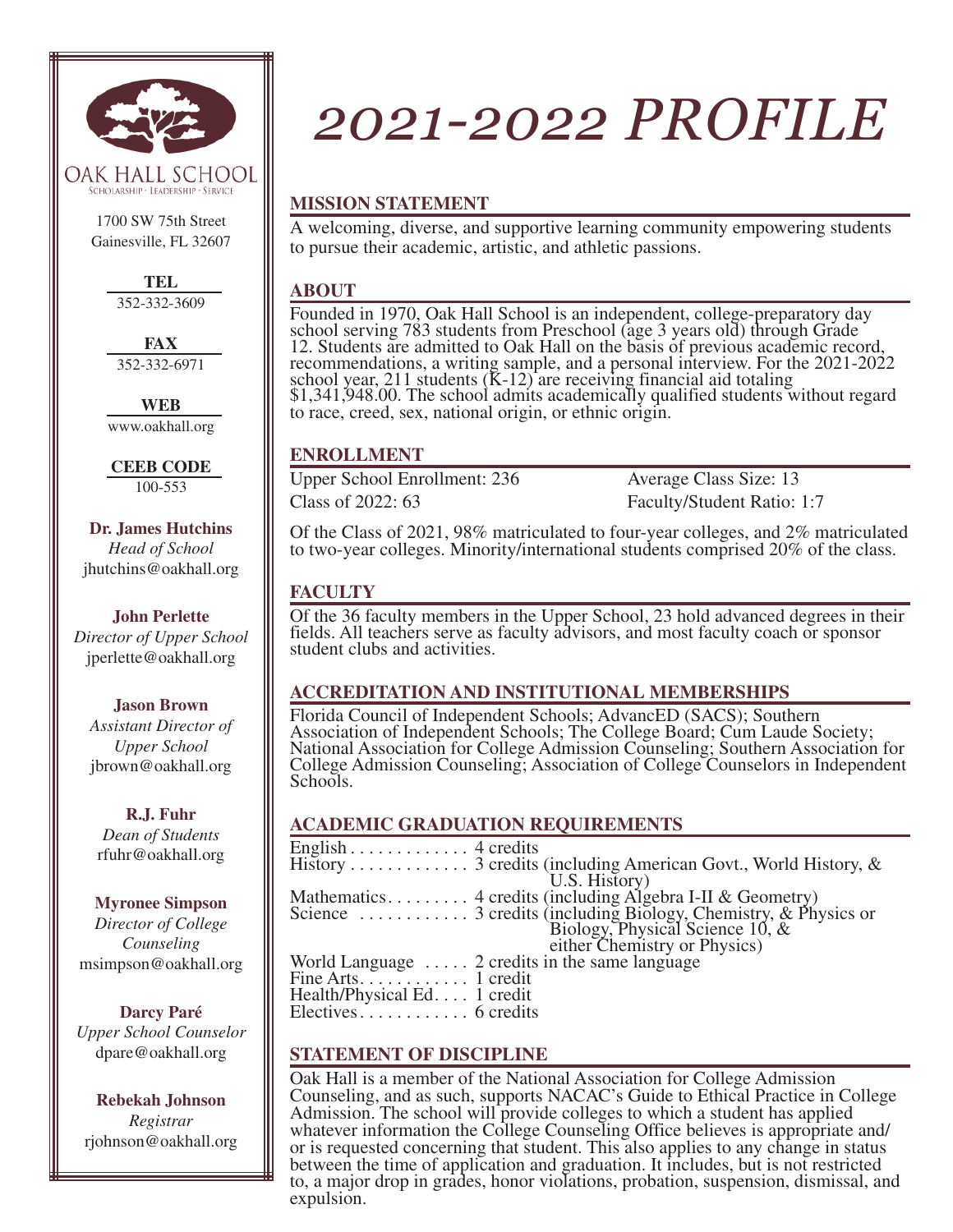## **COVID IMPACT STATEMENT**

Oak Hall School began the 2020-2021 and 2021-2022 school years with most students attending classes in person and some attending online synchronously.

## **PROGRAM OF STUDY**

The school year is divided into two semesters. Examinations are administered at the end of each semester. Students are required to enroll in and satisfactorily complete six credit courses each year (including four academic classes). Juniors and seniors may take five credit courses if all of them are AP courses. All students must earn 24 credits for graduation.

## **SPECIAL CURRICULUM FEATURES**

Established in 2010, the Arts Conservatory Program (ACP) allows students to concentrate in theater, music, or visual arts. The ACP is designed to enhance students' problem-solving skills, global/cultural awareness, and critical thinking skills through intensive creative study. Entrance is by audition or portfolio; upon graduation, students earn special designation on their diplomas and transcripts.

Qualified juniors and seniors may apply to take courses offered through UF Online Dual Enrollment. Students should take no more than two dual enrollment courses per year, and grades earned in these courses will not be factored into Oak Hall's grade point average. Students must formally apply for admission through UF. All UF Online Dual Enrollment courses will be listed on a student's transcript.

|                                 |                                                                                                                       |                                                                       | Science Honors I & II, and 3D Design Honors                           | * one semester; 1/2 credit; + online FL Virtual School option; ^GPA-APwgt; # GPA-Hwgt<br>~ACP credit for students participating in ACP Program; @ Elective Academic Courses.<br>All Science classes are lab courses with the exception of Anatomy & Physiology, Computer |                                                                                                                                                              |
|---------------------------------|-----------------------------------------------------------------------------------------------------------------------|-----------------------------------------------------------------------|-----------------------------------------------------------------------|--------------------------------------------------------------------------------------------------------------------------------------------------------------------------------------------------------------------------------------------------------------------------|--------------------------------------------------------------------------------------------------------------------------------------------------------------|
| <b>ENGLISH</b>                  | English I / H#                                                                                                        | English II / H#<br>AP Eng. Language^                                  | English III / H#<br>AP Eng. Literature^                               | English IV* / $H#$<br>English IV Adv. Sem.^                                                                                                                                                                                                                              | Journalism H I, II, III, IV#@<br>Speech/Debate*                                                                                                              |
| <b>HISTORY</b>                  | American Govt. / H#<br>Pre-AP Amer. Govt.*<br>AP Govt. & Politics*^                                                   | World History / H#<br>AP World Hist.^                                 | U.S. History / H#<br>AP U.S. History^<br>AP Psychology^               | AP Microeconomics*^@<br>AP Macroeconomics*^@                                                                                                                                                                                                                             | Civil Rights 1900-1970 H*#@<br>Civil Rights 1971-Pres.H*#@<br>Marketing*@                                                                                    |
| <b>MATHEMATICS</b>              | Algebra I<br>Geometry / H#                                                                                            | Algebra II / H#                                                       | Pre-calculus / H#<br>Calculus / H#<br>AP Calculus AB^                 | Discrete Math H#<br>College Algebra<br>Probability & Statistics<br>$AP$ Calculus $BC^{\wedge}$<br>AP Statistics <sup>^</sup>                                                                                                                                             |                                                                                                                                                              |
| <b>SCIENCE</b>                  | Biology / H#                                                                                                          | Chemistry / H#<br>Physical Science 10                                 | Physics / H#                                                          | Anatomy/Physiology H#@<br>AP Biology^<br>AP Chemistry^<br>AP Environ, Science^@<br>AP Physics I^                                                                                                                                                                         | AP Physics C <sup>^</sup><br>Marine Biology*@<br>Marine Biology*@<br>3D Design H*#A<br>Intro to Computer Science I* H#@<br>Intro to Computer Science II* H#@ |
| <b>WORLD</b><br><b>LANGUAGE</b> | Chinese I/H#<br>Spanish I                                                                                             | Chinese II / H#<br>Latin II / H#<br>Spanish II / H#                   | Chinese III / H#<br>Spanish III / H#                                  | Chinese IV / H#<br>Pre AP Spanish#<br>Latin IV H#                                                                                                                                                                                                                        | AP Chinese Language^<br>AP Spanish Language^<br>AP Latin^                                                                                                    |
| <b>FINE ARTS</b>                | Art $I^*$ ~<br>Ceramics I*~<br>Theater $I\sim$<br>Adv. Music Ensemble~<br>Intro to Theater*<br>Woodworking & Design*~ | Ceramics $II^*$ ~<br>Art $II^*$ ~<br>Sculpture*~<br>Theater $II \sim$ | Drawing/Painting H#~<br>Photography*~<br>Publications<br>Theater III~ | Theater $IV \sim$<br>Piano Tech*~<br>Adv. Photography*~<br>Engineering & Design*~<br>Film Studies H*#~                                                                                                                                                                   | AP Art & Design Program<br>(Drawing, 2D Art & Design,<br>3D Art & Design)<br>Art History H*#~<br>AP Music Theory^~                                           |
| PHYSICAL ED.                    | Health*+<br>Health*                                                                                                   | Strength &<br>Conditioning*                                           |                                                                       |                                                                                                                                                                                                                                                                          |                                                                                                                                                              |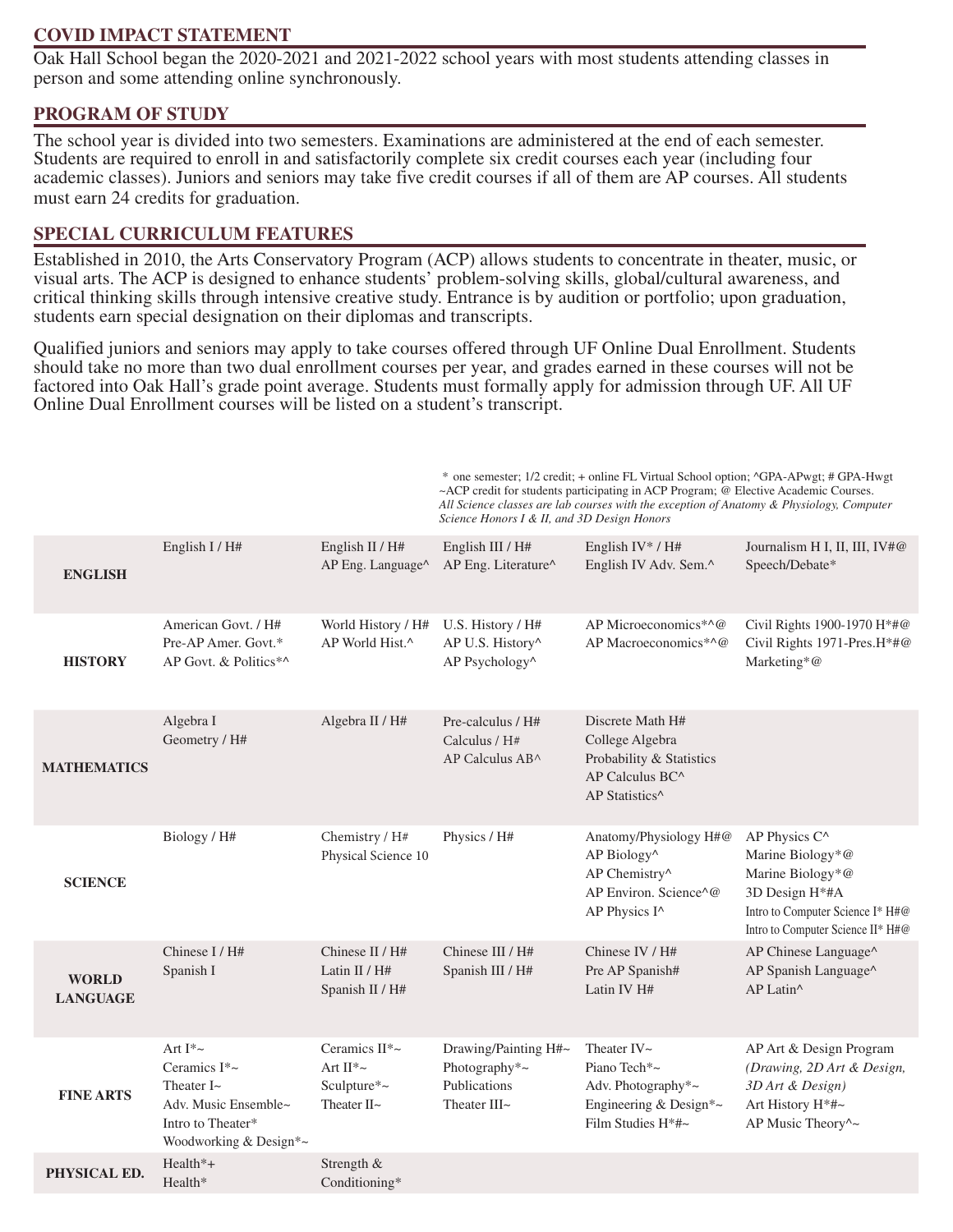## **GRADING, GRADE POINT AVERAGE, RANK IN CLASS, AND HONOR ROLL COMPUTATION**

Oak Hall School reports cumulative grade point averages on a traditional 4.0 scale. GPAs include grades in all classes taken at Oak Hall beginning in Grade 9 (PE and Health courses optional). Grades earned in Honors and Pre-AP courses are weighted 0.5. The grades earned in the following classes are weighted 1.0: AP classes, English IV Advanced Seminar and Classics courses, and Arts Conservatory Program courses (ACP) taken within a student's designated concentration (theater/music/visual arts) as a junior or senior. Oak Hall does not calculate rank in class. The Honor Roll is published at the end of each semester. To qualify for the Honor Roll, a student must have earned no grades below "B-". To qualify for the High Honor Roll, a student must have earned no grade below "A-". Each semester, students receive letter grades in all credit courses with the exception of a few elective classes which are designated Pass/Fail if a student is taking these as a seventh course.

| $A+=97-100$         | $A = 93-96$    | $A = 90-92$ |
|---------------------|----------------|-------------|
| $B = 87-89$         | $B = 83 - 86$  | $B = 80-82$ |
| $C_{\pm} = 77 - 79$ | $C = 73-76$    | $C = 70-72$ |
| $D+ = 67-69$        | $D = 63-66$    | $D = 60-62$ |
|                     | $F =$ Below 60 |             |

#### **CLASS OF 2017-2021 GPA's AND SAT/ACT (Weighted)**

| Year | <b>Entire Class</b> | Middle 50 $\%$ |
|------|---------------------|----------------|
| 2021 | 1.89-5.07           | 3.45-4.47      |
| 2020 | 2.17-4.84           | 3.54-4.54      |
| 2019 | 2.43-4.99           | 3.34-4.26      |
| 2018 | 2.50-4.99           | 3.52-4.47      |
| 2017 | 2.39-4.80           | 3.30-4.33      |

#### **SAT REASONING TEST: Middle 50% Scores**

| Year | <b>Evidence Based R/W</b><br><b>Critical Reading*</b> | Math    | Writing |
|------|-------------------------------------------------------|---------|---------|
| 2021 | 600-720                                               | 590-730 | N/A     |
| 2020 | 550-680                                               | 540-730 | N/A     |
| 2019 | 560-700                                               | 540-700 | N/A     |
| 2018 | 595-710                                               | 570-720 | N/A     |
| 2017 | 590-670                                               | 540-700 | N/A     |

**\*College Board changed format in March 2016**

### **AMERICAN COLLEGE TEST (ACT) With Writing: Middle 50% Scores**

| Year | <b>Composite Score</b> |
|------|------------------------|
| 2021 | $25 - 32$              |
| 2020 | 24-31                  |
| 2019 | $23 - 30$              |
| 2018 | 23-31                  |
| 2017 | 21-29                  |

Twenty-two Advanced Placement courses were offered in seven disciplines. Last year, 118 Oak Hall students took 278 AP exams, and 81% of the students scored 3 or higher.

## **GPA CONVERSION CHART**

| Letter<br>Grade | <b>Regular</b> | <b>Honors</b> | <b>AP</b> |
|-----------------|----------------|---------------|-----------|
| $A+$            | 4.33           | 4.83          | 5.33      |
| $\mathbf{A}$    | 4.00           | 4.50          | 5.00      |
| $A -$           | 3.67           | 4.17          | 4.67      |
| $B+$            | 3.33           | 3.83          | 4.33      |
| B               | 3.00           | 3.50          | 4.00      |
| $\mathbf{B}$ -  | 2.67           | 3.17          | 3.67      |
| C+              | 2.33           | 2.83          | 3.33      |
| $\mathbf C$     | 2.00           | 2.50          | 3.00      |
| $C-$            | 1.67           | 2.17          | 2.67      |
| $D+$            | 1.33           | 1.83          | 2.33      |
| D               | 1.00           | 1.50          | 2.00      |
| D-              | 0.67           | 1.17          | 1.67      |
| F               | 0.00           | 0.00          | 0.00      |

#### **AP Exam Results May 2021**

| <b>Subject</b>               | 5              | 4              | 3              | $\overline{2}$ | 1              | $%$ of 3 or<br>above |
|------------------------------|----------------|----------------|----------------|----------------|----------------|----------------------|
| <b>Biology</b>               | 5              | 6              | $\mathfrak{D}$ |                |                | 100%                 |
| <b>Calculus AB</b>           | 7              | $\overline{4}$ | $\overline{2}$ | $\mathbf{1}$   |                | 93%                  |
| Calculus BC                  | 1              | $\mathfrak{2}$ | $\overline{4}$ | 1              |                | 88%                  |
| Chemistry                    | $\mathbf{1}$   | $\overline{2}$ | $\overline{2}$ |                |                | 100%                 |
| Chinese Language             |                |                | 1              | 1              | $\overline{2}$ | 25%                  |
| Drawing                      |                | $\overline{4}$ |                | $\mathbf{1}$   | 1              | 67%                  |
| <b>English Language</b>      | $\overline{4}$ | 11             | 5              | 3              |                | 87%                  |
| English Literature           | $\overline{c}$ | 10             | 5              | $\overline{2}$ |                | 89%                  |
| <b>Environmental Science</b> | $\overline{4}$ | $\overline{7}$ | $\mathbf{1}$   | 6              | $\mathbf{1}$   | 63%                  |
| Human Geography              |                |                | 1              |                |                | 100%                 |
| Macroeconomics               | $\overline{2}$ | 3              | $\overline{2}$ | $\mathbf{1}$   | $\overline{7}$ | 47%                  |
| Microeconomics               | $\overline{2}$ | 3              | $\overline{2}$ | 7              | $\overline{2}$ | 44%                  |
| Music Theory                 | 3              |                | 3              | $\mathbf{1}$   |                | 86%                  |
| Physics I                    |                | 3              | $\overline{2}$ | 3              | 1              | 56%                  |
| Physics C: Mechanics         | $\mathbf{1}$   | $\mathbf{1}$   | $\mathbf{1}$   |                |                | 100%                 |
| Psychology                   | 1              | 6              | $\overline{4}$ | $\overline{2}$ | $\overline{2}$ | 73%                  |
| Research                     |                | $\mathbf{1}$   |                | $\mathbf{1}$   |                | 50%                  |
| Spanish Language             | 5              | 3              | $\overline{2}$ |                |                | 100%                 |
| <b>Statistics</b>            | $\overline{2}$ | 3              | 3              | 5              | $\overline{2}$ | 53%                  |
| U.S. Govt. and Politics      | 5              |                | 14             | $\overline{2}$ | 3              | 79%                  |
| U.S. History                 | 8              | $\overline{7}$ | 8              | 5              |                | 82%                  |
| World History                | 6              | 6              | 7              | $\overline{3}$ |                | 86%                  |